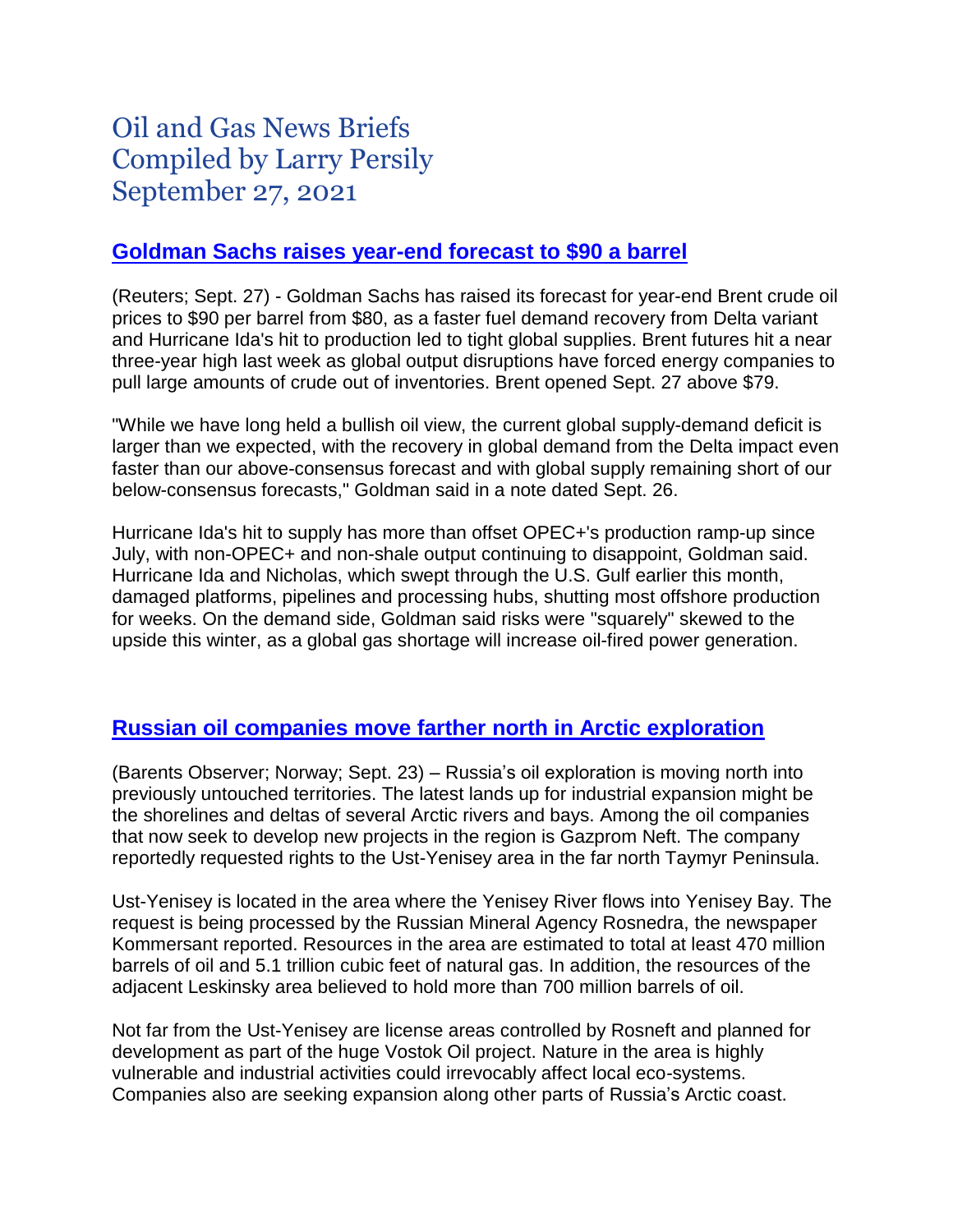Russian legislation bans private companies from exploring and developing offshore fields. But the resources located within a 12-mile zone from the coast are not categorized as part of the shelf and consequently subjected to other regulations.

### **Russia will fully [finance Baltic LNG project](https://www.upstreamonline.com/production/state-lifeline-russia-promises-12-billion-to-baltic-lng-project/2-1-1071680)**

(Upstream; Sept. 22) - Russian authorities disclosed they will fully finance a plan by state-run Gazprom and privately held Rusgazdobycha to build a liquefied natural gas plant and gas-to-polymers processing facility near the Baltic port of Ust-Luga. Finance Minister Anton Siluanov said authorities are working on arranging lending for the project operator, Ruskhimalliance, with a credit line of up to 900 billion rubles (US\$12.2 billion).

The funds will be disbursed from the Russian National Welfare Fund, established to accumulate excess tax payments by Russian companies from their exports of oil, gas and other natural resources. Though the fund has previously bankrolled several key energy and infrastructure projects, the amount of financing is unprecedented for a single lender, according to industry analysts in Moscow.

Under the plan, announced in 2019, the venture will operate the facility to process wet gas from the Tambey fields on the Yamal Peninsula in West Siberia at a maximum rate of 1.6 trillion cubic feet per year. This facility will remove ethane from the gas mixture, which will be used as feedstock for production of polymers. According to Gazprom, the processed dry gas will be returned into the trunkline for delivery to domestic customers and for exports, while the rest will be liquefied and shipped to international markets. The planned LNG plant will have nameplate annual capacity of 13 million tonnes.

# **[U.S. refiners turn to Iraq, Canada to replace crude lost to storm](https://www.reuters.com/business/energy/us-oil-refiners-use-iraqi-canadian-crudes-replace-storm-losses-traders-2021-09-23/)**

(Reuters; Sept. 23) - U.S. oil refiners hunting to replace storm-lost Gulf of Mexico crude have been turning to Iraqi and Canadian oil, while Asian buyers are pursuing Middle Eastern and Russian grades, analysts and traders said. Shell, the largest producer in the U.S. Gulf, this week said damage to an offshore transfer facility will limit Mars sour crude supplies into early next year. The grade of oil is used heavily by U.S. Gulf refiners and companies in South Korea and China, two top destinations for U.S. crude exports.

The U.S. now generally exports more than 3 million barrels of oil per day, most from the Gulf Coast. With fuel demand rebounding to pre-pandemic levels, refiners will need to make up for the Mars shut-ins. The loss of up to 250,000 barrels per day has some U.S. refiners seeking replacements for fourth-quarter delivery, especially Iraq's Basrah crude, traders said. Others received supplies of sour crude from U.S. strategic reserves.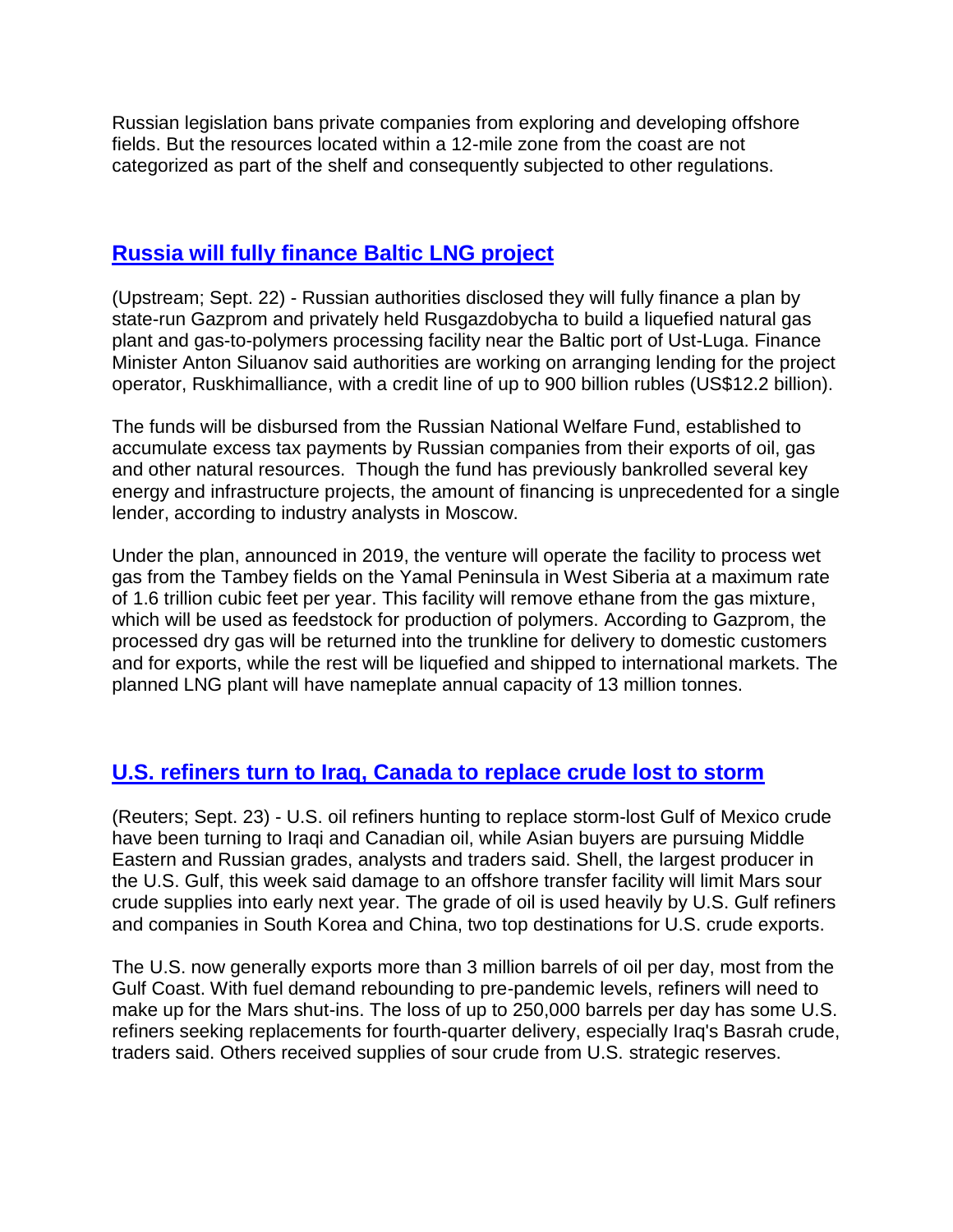Basrah crude has come to the fore during past disruptions. In 2019, when U.S. sanctions on Venezuela cut off heavy crude grades to Gulf refiners, Iraq rapidly boosted cargoes. Canadian heavy-oil suppliers also benefited. ExxonMobil and Placid Refining have received oil from the U.S. Strategic Petroleum Reserve, addressing immediate needs for sour crude. Refiner Marathon Petroleum bought Basrah for October loading, one trader said. Refiners able to process and blend heavier crudes also have shown interest in Canadian and Latin American grades, traders added.

# **[Russia refilling own gas storage before boosting exports to Europe](https://www.bnnbloomberg.ca/why-gas-giant-russia-is-no-quick-fix-for-europe-s-energy-crunch-1.1656274)**

(Bloomberg; Sept. 23) - Europe's worst energy crisis in decades could drag deep into the cold months as Russia is unlikely to boost gas shipments until at least November. Gazprom is producing its most gas in more than a decade for this time of year, but the additional output is staying at home. Russia needs to refill its storage sites that were severely depleted after a long and cold winter and will be stockpiling gas through October. Only then will it be able to send more gas to Europe, according to analysts.

The constraints at home come as top customer Europe is facing a gas crunch, with prices breaking records. That's prompted the International Energy Agency to call on Russia to do more to boost shipments, while a group of European lawmakers have asked for an investigation into Gazprom's role in the high prices. The limited Russian supply is starving Europe of the fuel it needs to fill its own inventories before winter.

Gazprom's storage in Russia was just 16% filled at the end of last winter, depleted way beyond the normal 35% to 40%, according to Bloomberg calculations using company data. The gas giant plans to finish filling its storage sites by Nov. 1, and "after this point, any excess volumes could be available for the European market," Citigroup said in a note. Gazprom said last week that it was putting 11.5 billion cubic feet of gas a day into Russian inventories, almost the same volume as it sends daily to western Europe.

# **[Citi warns cold winter could push LNG to \\$100 price spike](https://www.bnnbloomberg.ca/citi-isn-t-ruling-out-natural-gas-at-100-in-a-frigid-winter-1.1656209)**

(Bloomberg; Sept. 23) - Citigroup has more than doubled its Asian and European natural gas forecasts for next quarter and said prices could surge to as high as \$100 per million Btu in the event of a particularly cold winter. Liquefied natural gas prices are skyrocketing as seasonally low European inventories, booming Chinese demand and supply constraints from Russia to Nigeria lead to a bidding war for the power-generation fuel before the Northern Hemisphere winter.

Japan-Korea marker prices have jumped almost 50% so far this month to near \$30 per million Btu, while LNG in Europe is up around 40%, moving close to \$25. Price gains in the U.S. have been more subdued. Average prices next quarter will be moderately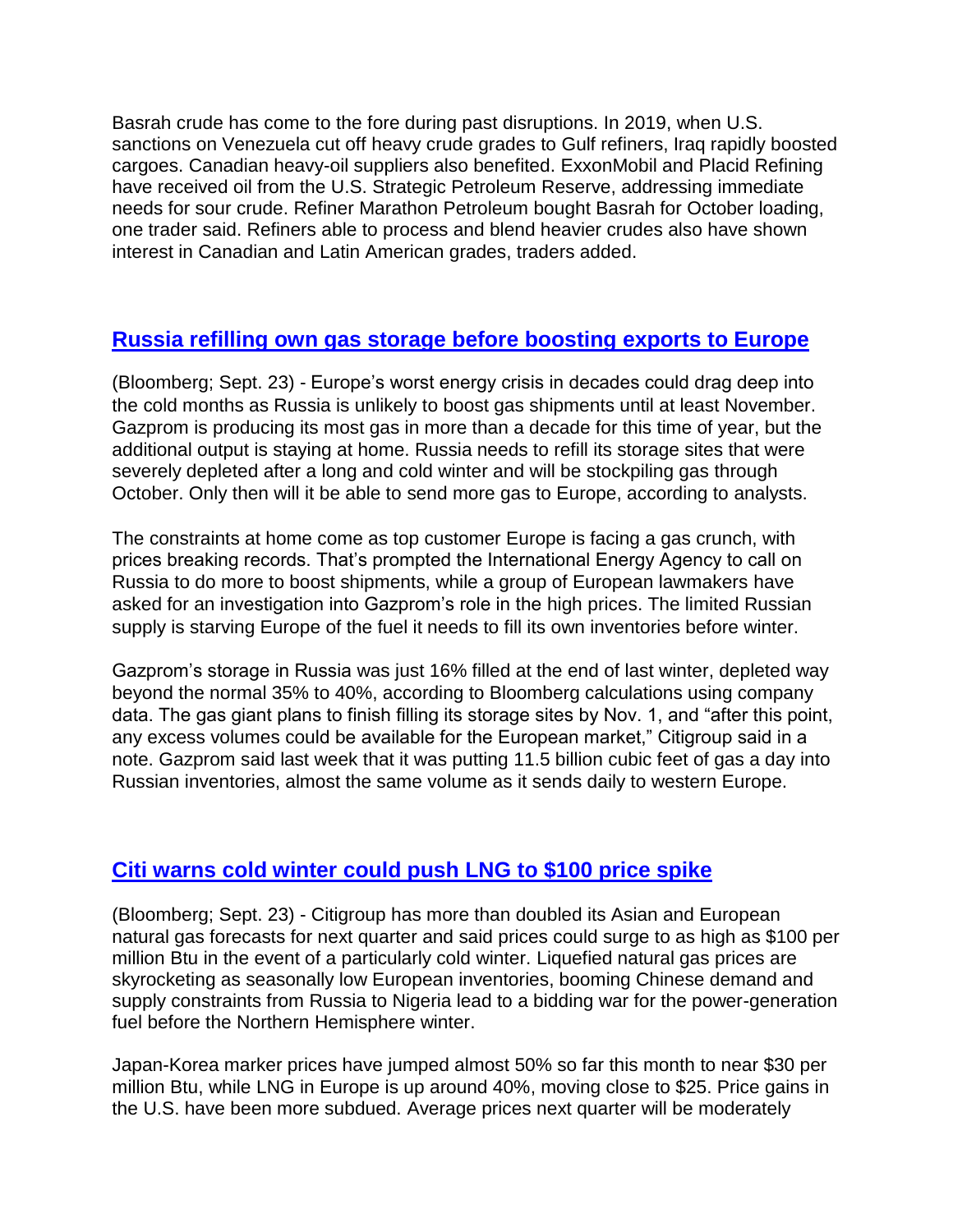higher than current levels in Citi's base case, the bank said. However, there are likely to be price spikes and if unusually cold weather boosts demand and hurricanes in the U.S. Gulf of Mexico disrupt supplies, cargoes could trade near \$100, it said.

"Global natural gas prices could continue to go parabolic in the coming weeks and months," Citi analysts said in the note. "Strong demand and a lack of supply response have sharply tightened the market. Any surprise demand surge or supply disruptions could propel price further upward." However, the LNG rally will fade and prices could drop 70% by the third-quarter 2022 from this winter's levels, the bank said.

### **[Rising wholesale gas prices squeeze power retailers in Britain](https://www.nasdaq.com/articles/column-uk-energy-fragility-unmasked-by-surge-in-global-gas-prices%3A-kemp-2021-09-23)**

(Reuters column; Sept. 22) - Like most other energy crises, Britain's power and gas crunch has a short-term trigger (a sudden surge in international gas prices) but the underlying problems it has exposed have been building up for years. Britain's choices over energy market design, price controls, gas-led power generation, charges and billing have reflected the balance of political forces and interest-group lobbying, whether they have been deliberate or unconscious.

Policymakers have wanted domestic gas and electricity supplies to be reliable and affordable while lowering emissions, but a surge in global gas prices has revealed the tensions between these objectives. Wholesale gas and electricity prices have hit record highs, but regulated bills sent to customers have lagged, leading to insolvencies among smaller energy retailers. Spot-market gas prices have climbed by 400% the past year, while electricity prices are up 250%, but customer bills have risen by less than 10%.

In practice, contract prices paid for most gas and electricity are usually much lower than the spot market, which handles only a small volume of imbalances between predicted and actual consumption. And wholesale gas and electricity costs accounted for only 35% of the average customer bill in 2020, with the rest attributable to transmission and distribution charges, operating costs, environmental and social obligations, and taxes. Still, the tripling or quadrupling of wholesale prices while consumer bills increase hardly at all has put unsustainable pressure on retailers' margins.

# **[U.K. electricity suppliers collapse under weight of gas prices](https://www.bnnbloomberg.ca/u-k-energy-supplier-collapse-now-affects-1-5-million-households-1.1655824)**

(Bloomberg; Sept. 22) - More than 1.5 million households in Britain are being forced to switch energy suppliers after two more retailers collapsed on Sept. 22, bringing the tally of companies going out of business to seven since early August. The last two victims had 835,000 customers, accounting for 2.9% of households in Britain. Another five suppliers, with more than 650,000 customers in total, have also collapsed since the start of August as natural gas and power prices surged to record highs.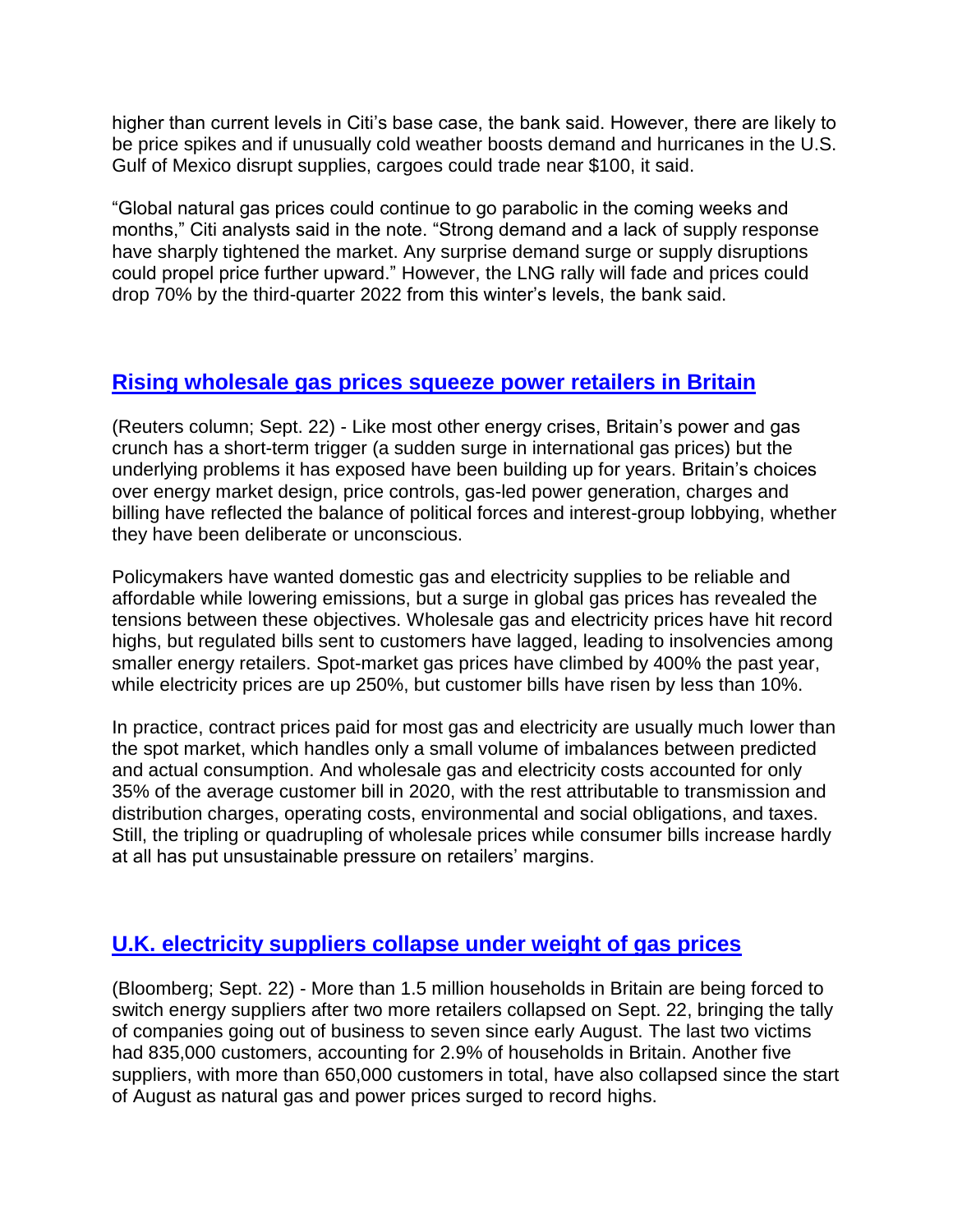The announcements follow a prediction by U.K. Business Secretary Kwasi Kwarteng on Sept. 21 that more companies would be in trouble. Kwarteng has held emergency meetings with suppliers the past few days. Companies have asked for the retail price cap to be lifted so they can shift some of the cost to consumers, but the government has said that won't happen. Instead, state-backed loans are being considered to help ease costs for larger firms to take on the customers of failed companies.

With the price cap, energy suppliers are selling electricity to customers at a loss. Speaking to lawmakers earlier, Kwarteng said the country should be prepared for higher longer-term prices. RBC Europe estimates that retail bills could jump by as much as 400 pounds (\$546) a year because of surging costs.

# **[European gas production in decline just as it needs more of it](https://www.wsj.com/articles/europe-is-pumping-less-gas-as-demand-revives-leaving-a-gap-russia-is-filling-11632308400?mod=itp_wsj&ru=yahoo)**

(The Wall Street Journal; Sept. 23) - A giant Dutch natural gas field once pumped enough fuel to cover the current needs of Germany, Europe's largest economy. Next year, the field is shutting down over environmental concerns. Gas supply shortfalls have led to record prices for the fuel and electricity, stoking fears of a shortage and spotlighting European efforts to cut greenhouse-gas emissions. The conflict is one that economies worldwide face as they try to adopt cleaner energy sources.

The European Union taxes carbon emissions to discourage use of fossil fuels and has promoted renewable sources of energy to replace them. Some countries have also targeted gas production. Denmark has committed to stop pumping oil and gas by 2050. The Netherlands is shutting down its vast gas field, near the town of Groningen, amid public pressure over earthquakes attributed to it. Dutch production cutbacks have left a hole in European output just as demand returns from lockdown-induced lows.

Adding to the upward pressure on prices, U.S. producers have held back, and droughts in places such as Brazil have curtailed hydropower, prompting a dash to burn gas. "In hindsight it would probably be better to have more Groningen production," said Trevor Sikorski, head of gas and carbon research at Energy Aspects. "It's … gone from being a big source of supply to being nothing in about five years. It's gone very, very quickly."

Europe has long struggled to meet its energy needs, even turning to the Soviet Union during the Cold War. Aggravating the problem have been moves to end nuclear power in Germany and continentwide efforts to cut greenhouse-gas emissions. EU officials say 20% of higher power costs is due to the rising price for emitting carbon dioxide.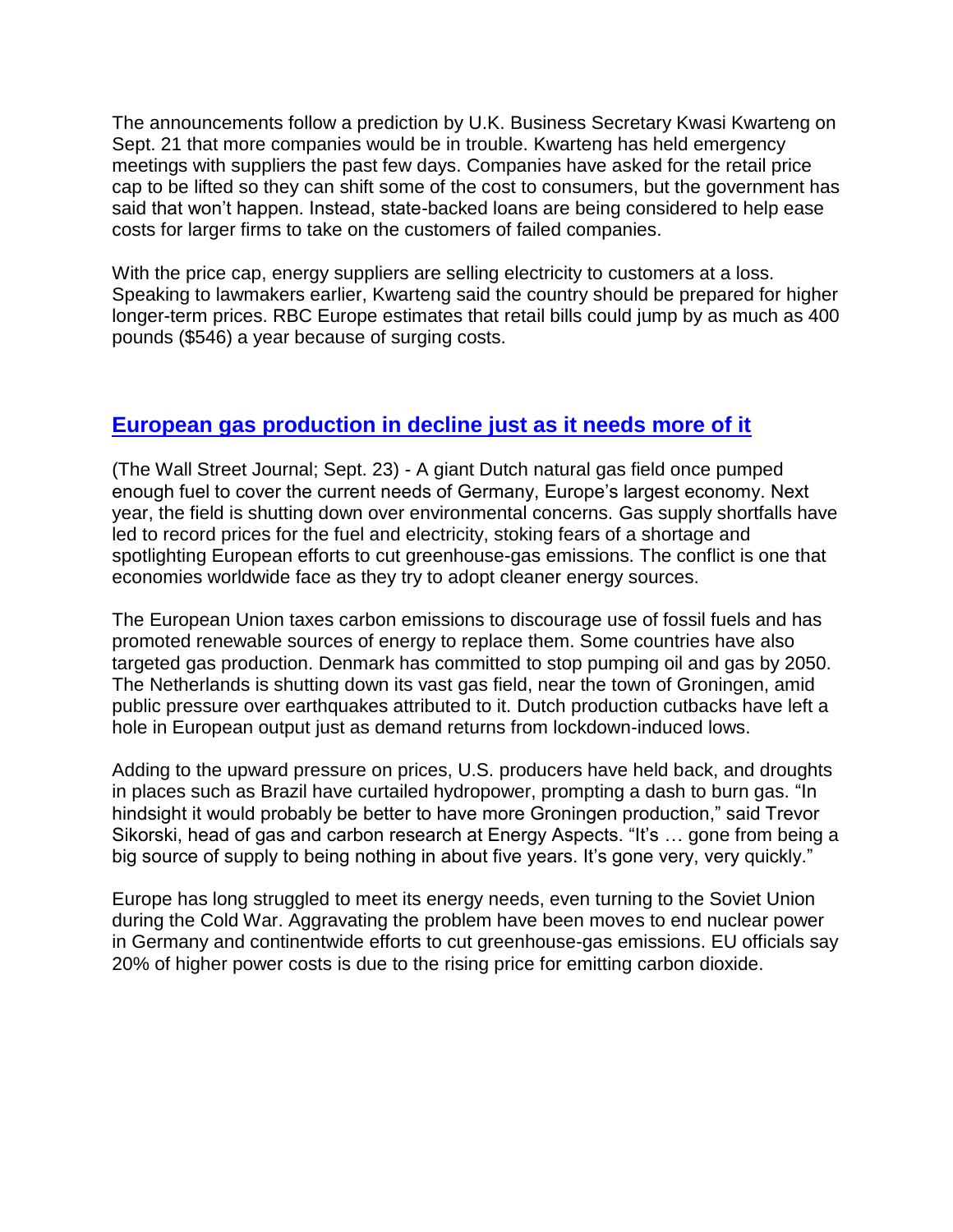# **[U.S. LNG going to Brazil in record volumes](https://finance.yahoo.com/news/brazils-record-lng-imports-draw-040100548.html)**

(Reuters; Sept. 24) - Brazil's imports of U.S. liquefied natural gas are set to hit a record in September, data from Refinitiv and consultancy Kpler shows, as cargoes normally sent to Europe are diverted to the Latin American nation to address a power shortage. The worst drought in almost a century has starved the hydropower plants that normally supply nearly two-thirds of Brazil's electricity. The country has turned to U.S. gas to keep its lights on. Its LNG buys are helping drive global gas prices to record levels.

European gas storage has fallen to its lowest level in at least 10 years, making traders fiercely compete for LNG ahead of the winter heating season in the Northern Hemisphere. Prices in Europe and Asia are at record seasonal levels. More than 80% of Brazil's LNG deliveries this month will come from U.S. plants in Louisiana and Texas, Refinitiv data shows. Brazil's overall gas imports are set to hit 1 million tonnes by month's end, up nearly 20% over July's record, Kpler estimates.

In July, U.S. LNG purchases by Brazil and Argentina combined surpassed China's, with the two countries taking 62.4 billion cubic feet of gas, compared to China's 42.2 bcf, the U.S. Department of Energy said. "Until it rains, and we don't know when it is going to happen, price levels will cause despair," said a trader who buys cargoes for Brazil.

### **[Bangladesh pays almost \\$30 per million Btu for LNG cargo](https://www.nasdaq.com/articles/global-lng-lng-prices-continue-to-soar-as-buying-ahead-of-winter-starts-2021-09-24)**

(Reuters; Sept. 24) - Asian liquefied natural gas prices surged by about 10% this week as demand continues to rise in the region despite higher prices amid a supply crunch. The average price for November delivery into Northeast Asia was estimated at about \$26.50 to \$27 per million Btu, up at least \$2 from the previous week, sources said. Bangladesh, for example, bought a cargo for delivery in late September from trader Vitol at \$29.89, the highest the country has paid for the fuel, three industry sources said. It did not award a tender seeking a cargo for October as the quote was around \$35.

#### **[Europe needs to encourage less consumption to avoid gas crisis](https://www.nasdaq.com/articles/column-europes-gas-prices-surge-but-who-will-cut-consumption-kemp-2021-09-24)**

(Reuters column; Sept. 23) - Record natural gas prices across Europe signal the urgent need to reduce consumption and build inventories to lower the risk of supplies running out this winter. But governments are intervening to limit prices and guarantee supply for politically sensitive groups, which threatens to frustrate the adjustment process. Unless prices are allowed to rise to encourage customers to reduce gas use, or governments find other ways to cut consumption, there is a risk supplies will become critically low.

Letting prices rise moderately now could prevent much more severe increases later if supplies begin to run out, leading to a worse energy crisis later in the year or early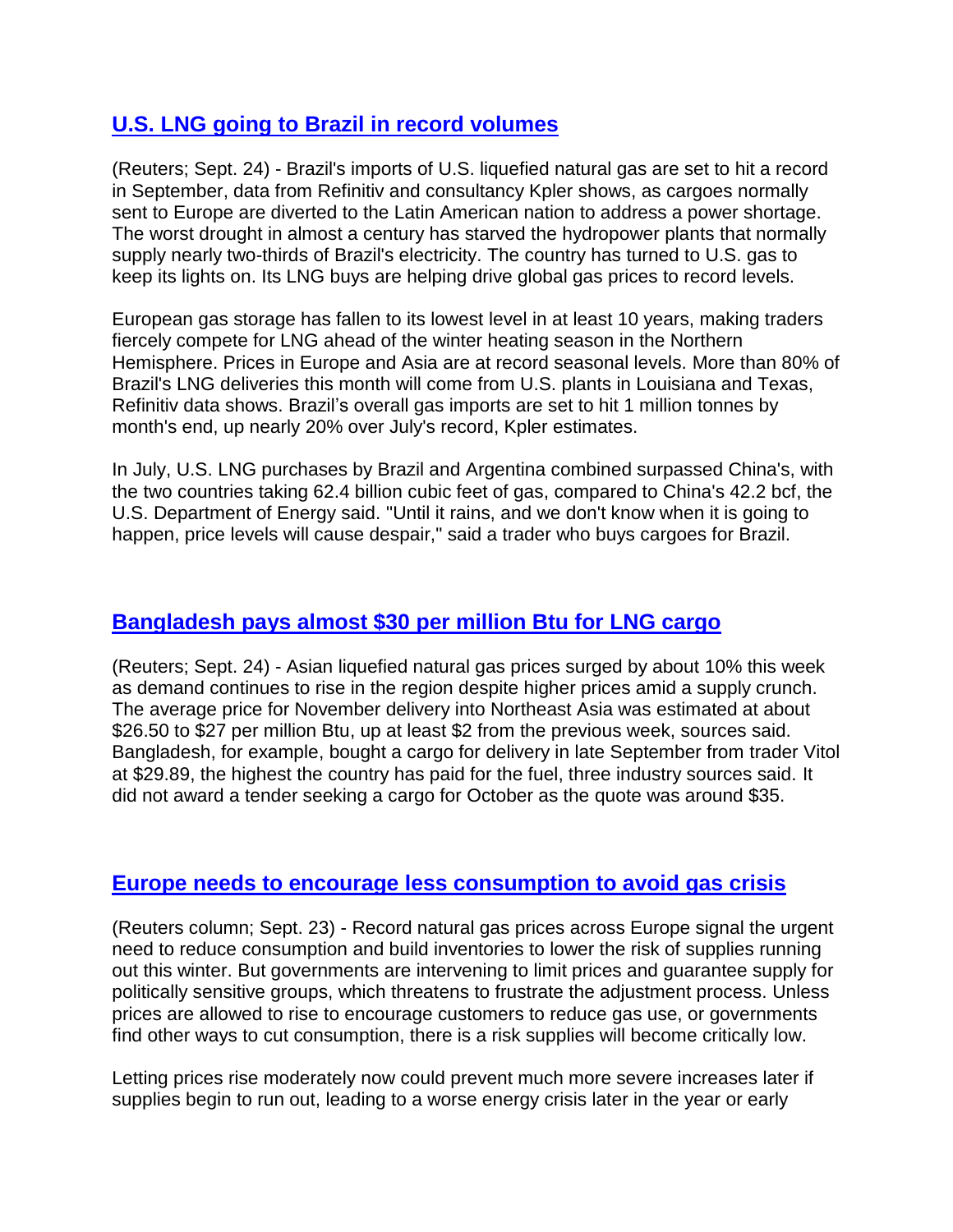2022. Price rises are politically difficult but they will be economically essential if gas and electricity supplies are to remain secure throughout the winter.

Europe's natural gas storage sites are around 72.4% full compared with a pre-pandemic five-year seasonal average of 85.5%, according to data from Gas Infrastructure Europe. Storage has increased from a recent low of just 28.9% in mid-April, but inventories are not rising fast enough to eliminate the storage deficit compared with previous years. Gas stocks need to rise much faster and for longer to rebuild storage to comfortable levels ahead of the peak winter heating season from November through March.

Policymakers have three options: Hope for a mild winter, secure more gas, or reduce consumption. Hope is not a policy. Production and imports probably can't be increased much in the short term. Reducing consumption is therefore the best available strategy.

### **[Gazprom says it will add compressors to boost gas output](https://www.bnnbloomberg.ca/gazprom-readies-key-siberian-field-for-peak-output-in-winter-1.1656621)**

(Bloomberg; Sept. 23) - Gazprom is preparing its massive Urengoy field in West Siberia for peak production in the upcoming heating season as Europe, the main buyer of Russian natural gas, battles the worst energy crunch in decades. The producer has started up two booster compressor stations, according to a company statement Sept. 23. The equipment, designed to push more gas into the pipeline system, "will contribute to ensuring Russia's peak output," Gazprom CEO Alexey Miller said in the statement.

Gazprom has been under pressure to boost flows to Europe, where prices have been setting records amid tight gas supplies and below-normal winter stockpiles. While the world's largest gas producer is pumping at multi-year highs, most of the output gains are staying at home, where inventories also were depleted to a record low last winter. Some European officials have accused the producer of intentionally capping exports to force a fast regulatory approval to start its recently constructed Nord Stream 2 gas link.

The Urengoy field, launched in 1978, is one of the company's oldest and among the largest in West Siberia. Its output was 1.8 trillion cubic feet in the first half of this year, nearly 20% of Gazprom's total production, though the field is at a natural decline stage. Gazprom said it continues to prepare for additional production capacity at Urengoy. The construction of booster compressors is set to help maintain peak production volumes, according to a Gazprom spokesman.

# **[Norway, Russia benefit from higher gas prices in Europe](https://www.nasdaq.com/articles/analysis-norway-russia-reap-rewards-from-europes-flexible-gas-market-2021-09-24)**

(Reuters; Sept. 24) - Norway and Russia are big winners from Europe's gas price rally as they benefit from the volatility after the European Union forced gas producers years ago to shift away from steady, long-term contracts, according to sources, analysts and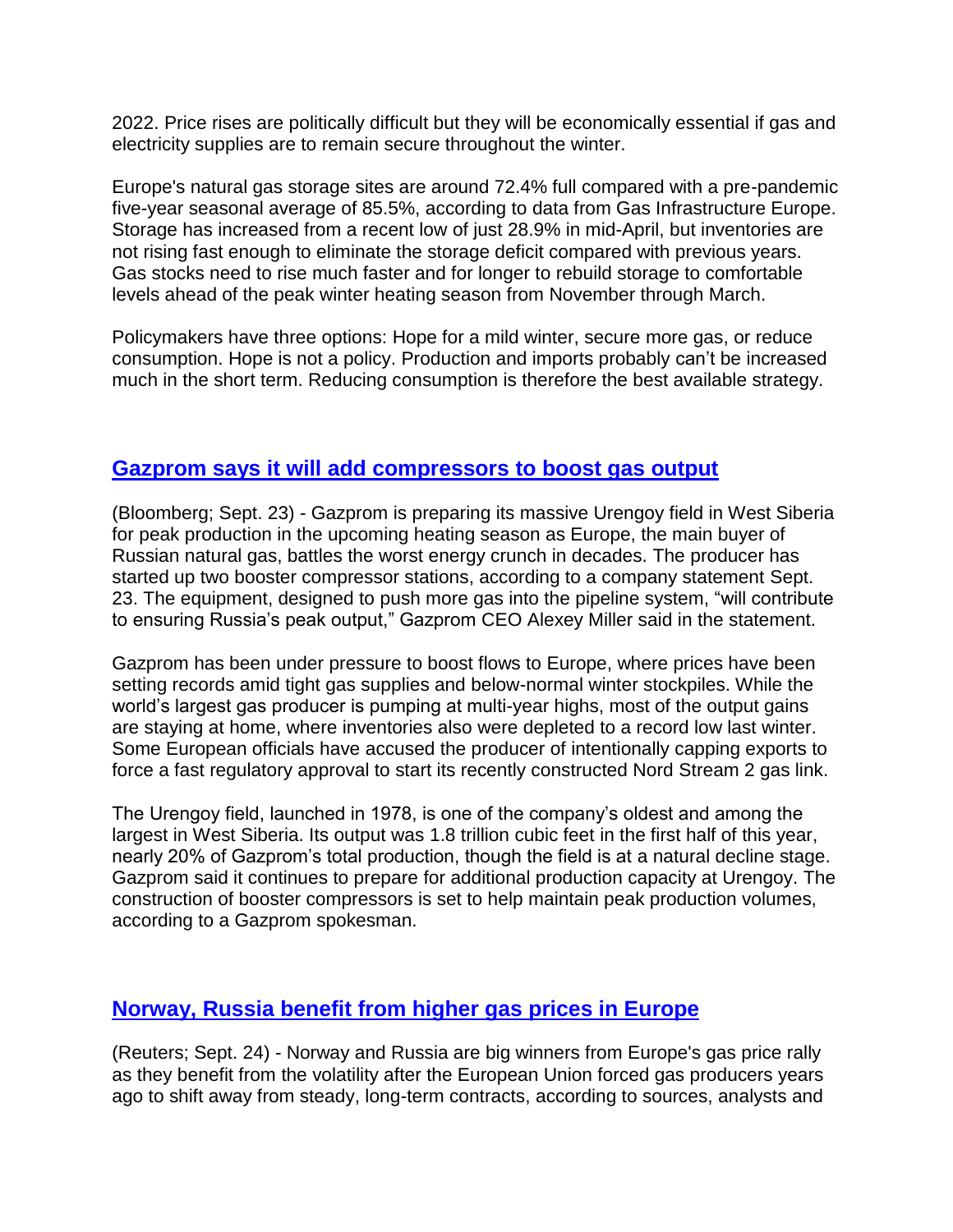data. Benchmark European gas prices have soared 300% so far this year with demand rocketing as economies recover from COVID-19 lockdowns and as supply struggles to keep pace due to repairs and lower investment amid a drive toward renewable power.

The price surge comes two decades after the EU liberalized its gas market, prompting a shift to more short-term, flexible contracts based on prices for gas traded on exchanges or hubs. That move helped broaden supplies, which now include U.S. and Qatari gas. It also meant established suppliers, Russia's Gazprom and Norway's Equinor, which together account for 60% of Europe's needs, moved away from long-term contracts that had linked prices closely to oil.

The flexible arrangements benefited European users when abundant gas supplies kept prices low. But it backfires in today's tight market. Several British energy providers have gone bust and European households face big winter bills. "We have never been as exposed to spot prices for gas as we are right now," Equinor economist Eirik Waerness said, referring to the firm's 2019 move to sell more gas in short-term markets. "The rapid increase in gas prices happened at the best historical time possible for Equinor."

# **[City of Vancouver opposes expansion of nearby LNG plant](https://www.delta-optimist.com/local-news/vancouver-latest-city-to-oppose-expansion-of-major-bc-lng-plant-4360287)**

(Delta Optimist; Vancouver, BC; Sept. 22) - The city of Vancouver has passed a motion opposing expansion of a liquefied natural gas plant on the nearby shores of the Fraser River that opponents say would lead to greenhouse-gas emissions equivalent to the British Columbia city's entire yearly output. The non-binding motion says the Tilbury LNG proposal would undermine Vancouver's work to fight the climate emergency.

The C\$3 billion expansion would lead to a 10-fold increase in the plant's LNG production capacity, which is now 0.25 million tonnes per year, averaging more than 30 million cubic feet of gas per day. FortisBC, which runs the plant, says it needs to expand capacity to feed an international market, supply gas to the shipping industry — including BC Ferries — and offer a backup to residents during cold snaps. Detractors say the expansion threatens to throw more greenhouse-gas emissions into the atmosphere.

Much of the natural gas supply for the expanded terminal would come from hydraulic fracking operations in northeastern B.C. The cities of Richmond and Port Moody voted to oppose the Tilbury expansion project in 2020, while the city of Delta has yet to take a position on it. The B.C. Environmental Assessment Office, together with 13 First Nations and the province's Impact Assessment Agency, are reviewing the project. Most of the plant's LNG goes out in tanker trucks and containers for seaborne delivery.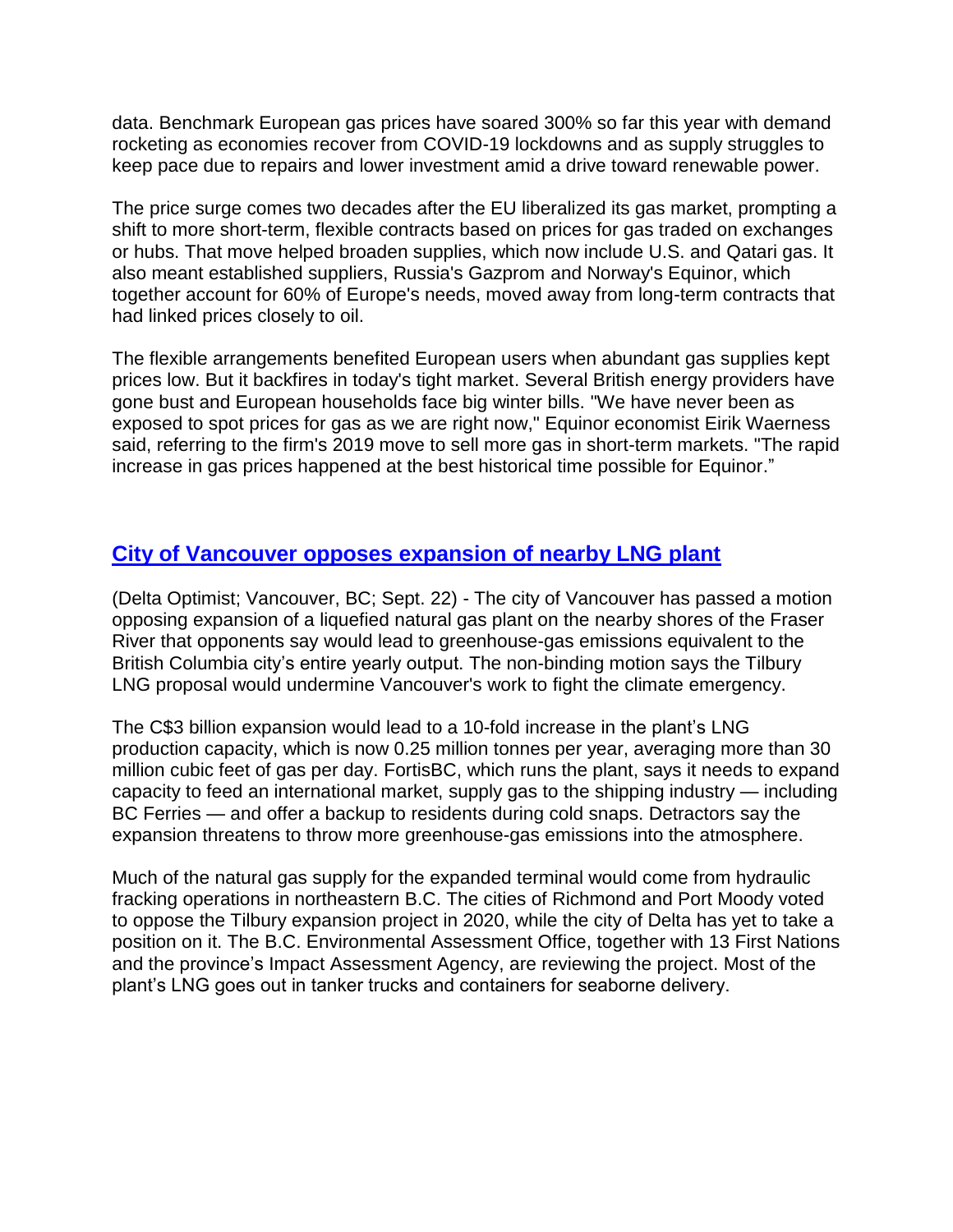# **[LNG project developers seek to avoid FERC jurisdiction](https://www.eenews.net/articles/major-gap-gas-industry-ferc-petitions-stoke-nepa-concerns/)**

(EnergyWire; Sept. 22) - The Federal Energy Regulatory Commission is weighing proposals from several companies that could set a precedent for how FERC applies a bedrock environmental law to oversight of natural gas. In three cases, developers are asking FERC to declare that their proposals for liquefied natural gas plants are outside the agency's jurisdiction. If FERC agrees, it could shake up federal reviews at a time when the administration is facing industry pressure to embrace U.S. exports of the fuel.

The National Environmental Policy Act fight stems in part from a Trump-era rule inked not at FERC but at the Department of Energy. Finalized in December — and so far upheld by the Biden administration — the rule exempts the energy department from carrying out NEPA reviews for proposed new LNG export facilities through a "categorical exclusion. The rule was designed to ensure that the department does not "unnecessarily duplicate" FERC's review processes, the agency said at the time.

Critics said the decision to defer to FERC overlooks the fact that the agency excludes a wide range of LNG facilities from its own NEPA oversight, meaning some projects could effectively escape federal review. The petitions come as FERC faces pressure on many fronts to strengthen its environmental oversight of gas projects while maintaining regulatory certainty for the energy industry. Last month, the U.S. Court of Appeals for the District of Columbia Circuit rebuked FERC for failing to assess the greenhouse gas and public health effects in its environmental reviews for two LNG projects.

### **[Cheniere will start sending gas to commission LNG plant expansion](https://money.yahoo.com/cheniere-la-sabine-6-lng-182157725.html)**

(Reuters; Sept. 22) - Federal regulators on Sept. 22 gave Cheniere Energy permission to introduce feed gas to commission parts of the sixth liquefaction train at the company's Sabine Pass LNG plant in Louisiana. Cheniere has said it expects Train 6 will enter commercial service in early 2022, but analysts note the unit will likely start producing in test mode later this year. Cheniere is the biggest U.S. LNG exporter and also is the country's biggest buyer of natural gas. In addition to Sabine, which will reach capacity to produce 30 million tonnes per year of LNG once Train 6 enters service, Cheniere also owns the Corpus Christi LNG plant in Texas, with capacity of 15 million tonnes per year.

### **[Federal review rejects LNG project proposed for Quebec](https://www.naturalgasintel.com/energie-saguenay-lng-project-in-quebec-to-cause-adverse-impacts-says-canada-regulator/)**

(Natural Gas Intelligence; Sept. 23) - On the heels of rejection by the Quebec government of its proposed liquefied natural gas project, Energie Saguenay has run into a negative opinion from a federal regulator. The latest rejection follows one in July by the province's Environment Ministry for the terminal and pipeline. "The project is likely to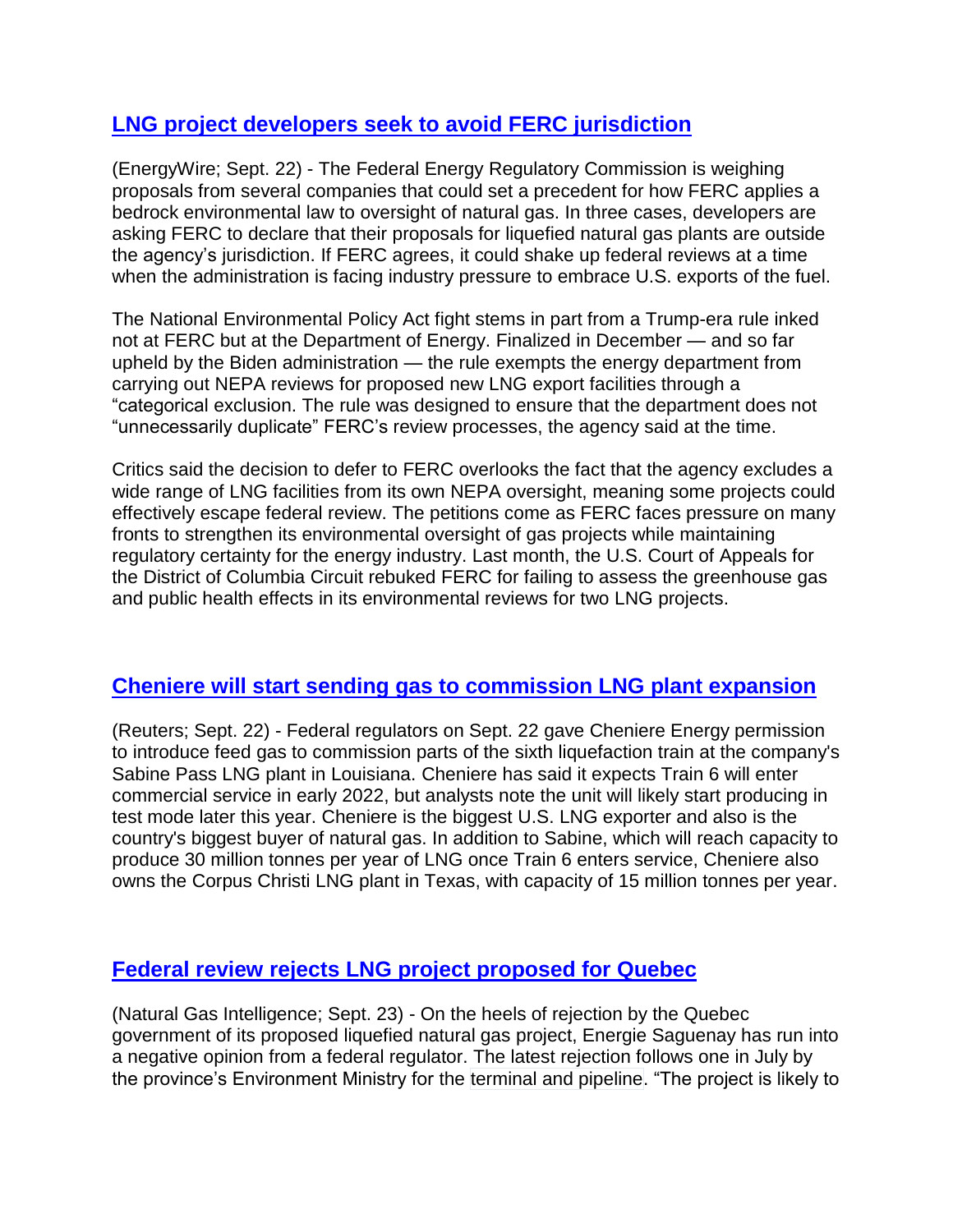cause direct and cumulative significant adverse environmental effects," according to a draft assessment issued Sept. 22 by the Impact Assessment Agency of Canada.

The agency's 269-page report, similar to the province's earlier rejection, identified "significant effects" on greenhouse-gas emissions, marine mammals such as beluga whales, and the Innu First Nations. The proposed LNG terminal site is 277 miles east of Montreal. "Negative impacts of moderate to high severity" also could erode aboriginal and Native treaty rights protected by the Canadian constitution, the agency wrote.

The agency offered no hope that the US\$10.6 billion project would move forward even if the national government accepted the environmental hazards and granted approval to aspects under federal jurisdiction. The project was proposed at 11 million tonnes per year of LNG output capacity, reaching Atlantic markets through the St. Lawrence River.

### **[Alberta farmers learn how defunct oil companies avoid liabilities](https://financialpost.com/commodities/energy/oil-gas/blindsided-alberta-farmers-fret-as-regulator-eyes-moving-bankrupt-companys-idle-oil-wells-to-new-insolvent-firm)**

(Financial Post; Canada; Sept. 22) - Chris Campmans learned that an old well site on his land near Picture Butte, Alberta, could soon be transferred from one insolvent Calgary oil and gas company to another. The dairy farmer thought the well had long ago been cleaned up and remediated — in fact, he grows feed for his cattle at the site. "My concern is … these people are avoiding environmental liabilities," Campmans said.

He filed a statement of concern with regulators over the proposed transaction, arranged by the monitor overseeing the insolvency of Bellatrix Exploration, to move 88 wells and facilities to another company, which is also bound for insolvency. The deal raises the question: When is a well truly and fully remediated? Campmans said he was not aware that energy companies in the province are responsible for a well for 25 years after the government issues a reclamation certificate, verifying the well has been cleaned up.

The deal between Bellatrix and the other company also raises concerns about a murky practice in the oil patch. Companies have been using bankruptcy to separate their profitable assets from their unprofitable ones, dumping the old and unwanted wells in a shell company bound for bankruptcy, which more often than not causes the wells to end up in the care of the Orphan Well Association. Defunct oil and gas companies have flooded the association in recent years by dropping the cost for cleaning up thousands of wells on the group, which has required government funding to work the backlog.

# **[China's pledge to stop financing overseas coal plants misses its own](https://www.reuters.com/article/uk-column-russell-coal-china/column-china-goes-after-low-hanging-coal-fruit-the-real-challenge-is-at-home-idUSKBN2GJ0JF?edition-redirect=uk)**

(Reuters column; Sept. 23) - President Xi Jinping's promise to end China's financing of overseas coal-fired power plants was broadly welcomed by environmentalists, but the move should be seen as a first step rather than a major effort to mitigate climate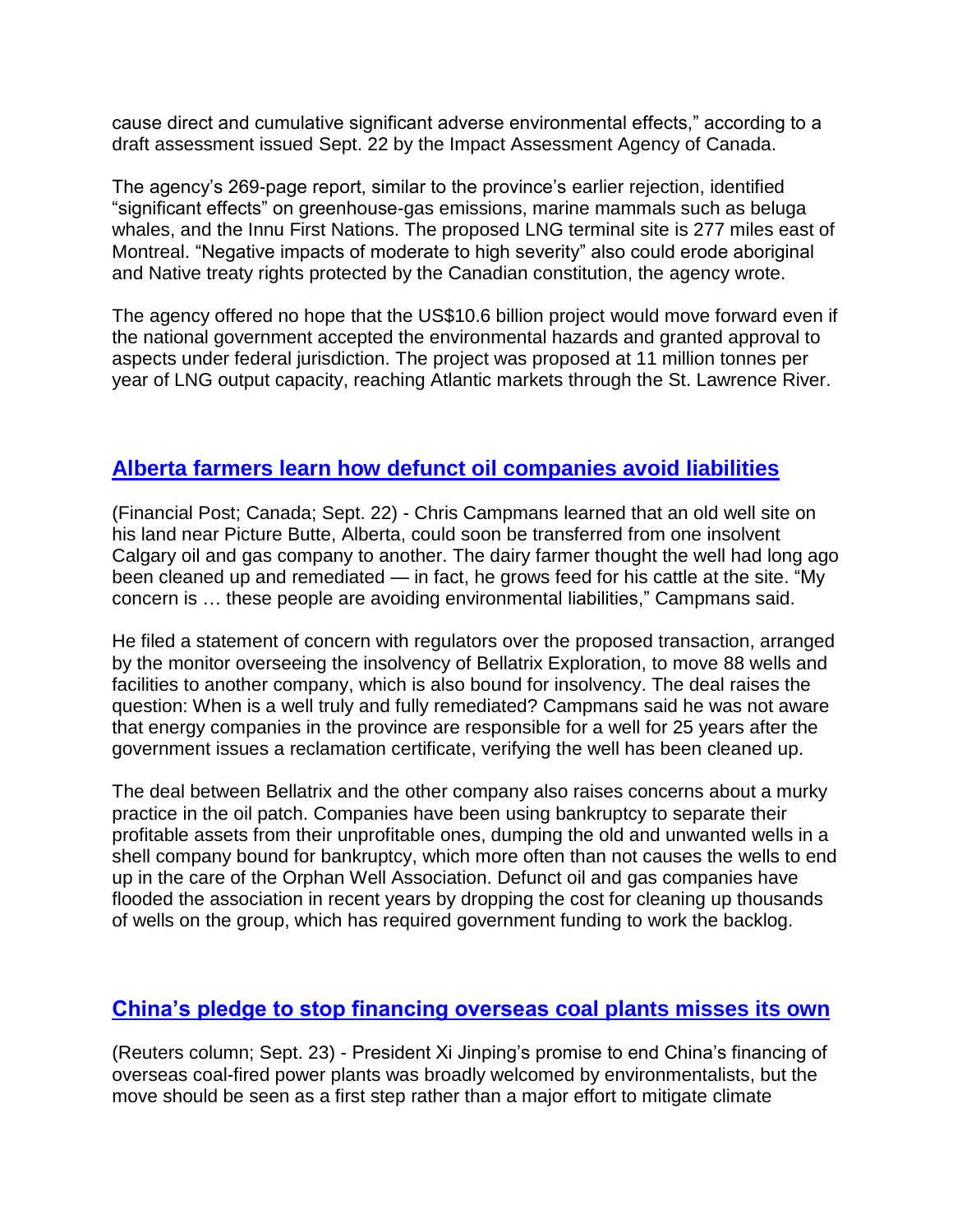change. The leader used an address at the U.N. to announce that Chin, the largest emitter of gases associated with climate change, would halt financing of coal-fired projects and boost help to developing countries to switch to cleaner renewable energy.

Given China is the largest financier of such projects, and an earlier commitment from Japan and South Korea to exit coal power projects, the move does call into question the viability of a large chunk of the world's planned coal-fired plants. Global Energy Monitor, a U.S.-based group that tracks coal power globally, told Reuters that 44 coal plants set for an estimated \$50 billion in Chinese financing could be affected by the decision.

The pro-renewables think tank Institute for Energy Economics and Financial Analysis said a review of coal-power proposals in countries with significant plans indicates 56% of the total capacity is being supported by China. It's worth noting, however, that several of these projects were already in difficulty prior to Xi's announcement. Overall, China's announcement that it will stop funding coal power projects overseas is a positive development in mitigating climate change. The real game-changer, though, would be a commitment to ending its pipeline of its own domestic coal-fired plants.

### **[Coal shortage puts power at risk in India](https://www.bnnbloomberg.ca/india-s-power-outage-risks-increase-as-coal-stockpiles-plummet-1.1656389)**

(Bloomberg; Sept. 23) - Coal stockpiles in India plunged to the lowest in nearly three years, putting more than half the country's coal-fired generation capacity at risk of outages. Heavy rains in India's largest mining regions are worsening the country's coal supply crisis. Flooded mines and water-logged roads have slowed down operations at state miner Coal India's sites, cutting supplies, said technical director Binay Dayal.

That's pushed stockpiles of the fuel to the lowest since October 2018, data from the Central Electricity Authority show. The fossil fuel produces nearly 70% of India's electricity and the crisis has been aggravated by the high prices of overseas coal, which has led to some large power plants that burn mainly imported coal to idle much of their capacity to reduce their losses.

The dwindling supplies also come at a time when electricity consumption has been unusually strong, fueled by a revival in economic activity. Power use rose 10% in July and 18% in August, an unusual increase during these rainy months when construction activity slows and milder weather cools demand. Coal stockpiles at power plants have declined 73% over the past year, leaving nearly 121 gigawatts of generation capacity with stockpiles of a week or less as on Sept. 21, according to government data.